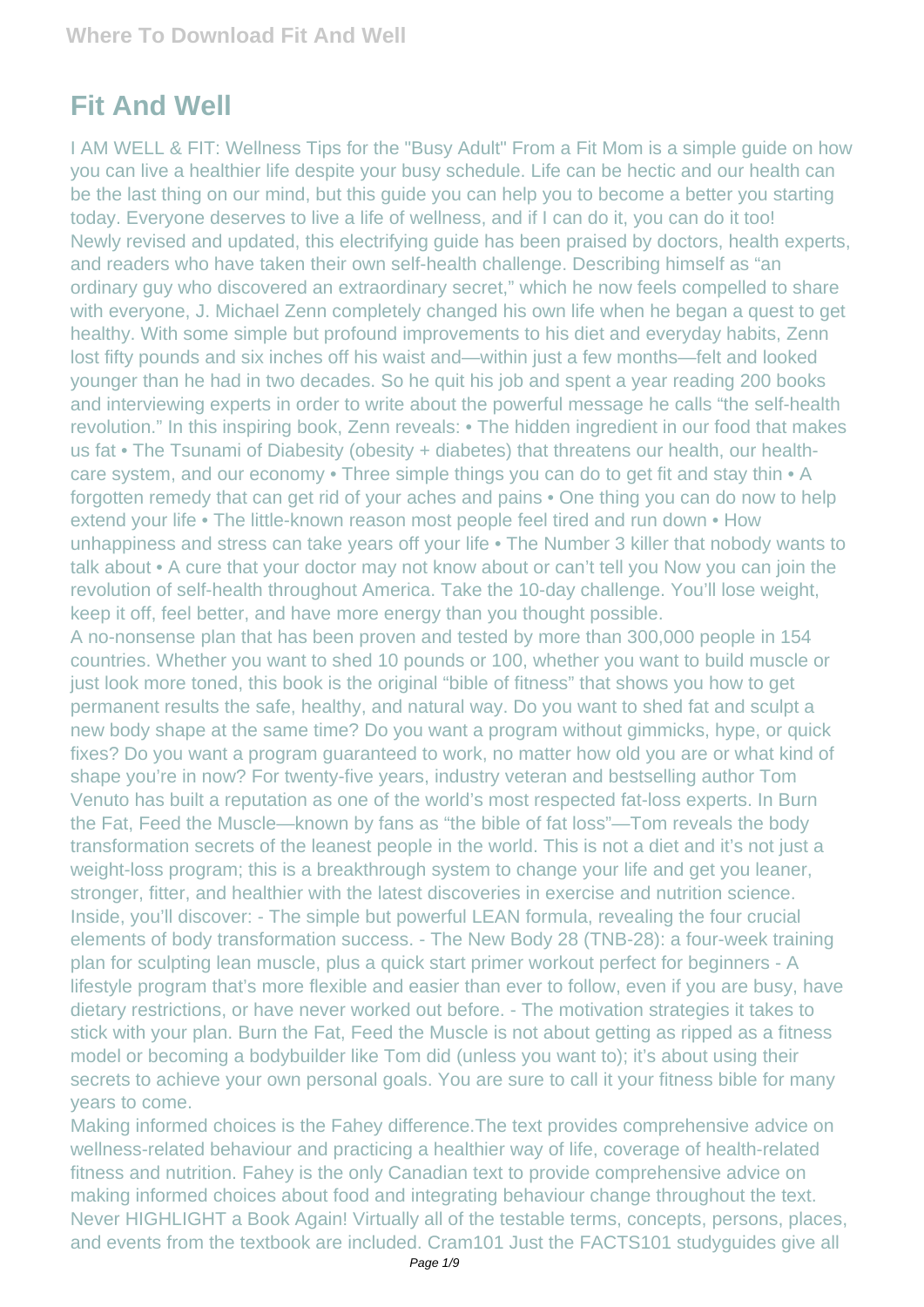of the outlines, highlights, notes, and quizzes for your textbook with optional online comprehensive practice tests. Only Cram101 is Textbook Specific. Accompanys: 9780077475550 .

Never HIGHLIGHT a Book Again! Virtually all of the testable terms, concepts, persons, places, and events from the textbook are included. Cram101 Just the FACTS101 studyguides give all of the outlines, highlights, notes, and quizzes for your textbook with optional online comprehensive practice tests. Only Cram101 is Textbook Specific. Accompanys: 9780078022586 .

Fit & Well gives students the knowledge and skills to make meaningful and lasting behavior changes. The most trusted and proven science-based content in a new edition and digital teaching and learning tools help college students improve their exercise, eating, and stress management habits. Fit & Well motivates students through science: Fit & Well's respected text, which is available both in print and as an integrated Connect platform, provides the information students need to start their journey to fitness and wellness. Fit & Well's authoritative, sciencebased information is written by experts who work and teach in the field of exercise science, physical education, and health education. Fit & Well provides accurate, reliable, current information on key health and fitness topics while also addressing issues related to mind-body health, research, diversity, gender, and consumer health. Fit & Well motivates students through personal engagement: Fit & Well's engaging online tools enable students to personalize their learning and develop fitness programs and lifetime wellness plans. Hands-on activities include self-assessments and fitness labs, video on timely health topics such as tattooing and tanning beds, exercise demonstrations videos, a daily fitness and nutrition log, sample programs, and a wealth of behavior change tools and tips. Fit & Well builds research skills, critical thinking skills, and behavior change skills. Fit & Well motivates students through Connect and LearnSmart: The digital teaching and learning tools within Connect are built on the solid foundation of Fit & Well's authoritative, science-based content. Fit & Well is written by experts who work and teach in the fields of exercise science, physical education, and health education. Fit & Well provides accurate, reliable current information on key health and fitness topics while also addressing issues related to mind-body health, diversity, research, and consumer health. Connect is the only integrated learning system that empowers students by continuously adapting to deliver precisely what they need, when they need it, and how they need it, so that your class time is more engaging and effective.

Fit and Well Alternate offers an outstanding text and teaching package designed to help students incorporate fitness and wellness into their daily lives. It provides accurate, up-to-date coverage of the components of health-related fitness, as well as coverage of nutrition, stress, cardiovascular health, and injury prevention. It also gives students the practical tools they need to take charge of their wellness-related behaviors and adopt a healthier lifestyle.

Fit and Well Brief offers an outstanding text and teaching package designed to help students incorporate fitness and wellness into their daily lives. It provides accurate, up-to-date coverage of the components of health-related fitness, as well as coverage of nutrition. It also gives students the practical tools they need to take charge of their wellness-related behaviors and adopt a healthier lifestyle. This book seeks to support and maintain teacher wellbeing, particularly for language teachers, through a variety of approaches. While acknowledging the importance of contextual factors, the book serves as a practical guide for individual teachers, helping them discover strategies for nurturing and promoting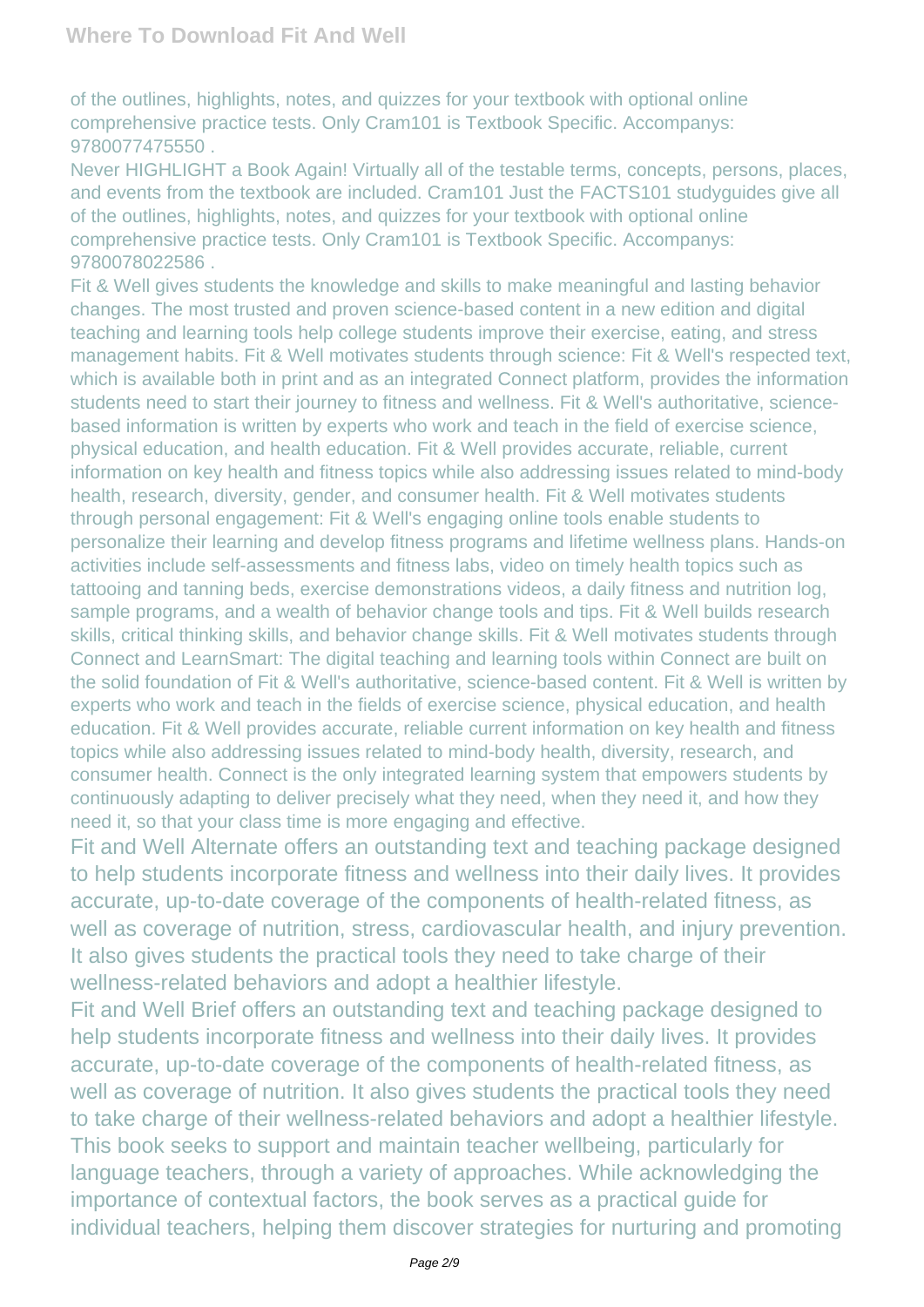## their wellbeing.

Coverage includes nutrition, exercise, sleep, and stress control.\* Nurse specific issues such as how to get back to fitness if you have back pain, food plans specific for nurses' schedules, and how to chart exercise during hectic schedules.\* Fun chapter titles such as ICU (Inspired Care for yoU), Starting Your Own Lifestyle Shift, and Staging Your Own Food Shopping Intervention, plus exercises and quizzes help to engage readers.

Learn how to take control of your own well-being. You'll find both the motivation and scientific knowledge you need to develop your own personal plan for healthy living and to make physical activity an integral part of that plan. You'll also explore the roles of stress management, sleep, and nutrition in achieving your goals.

Toddler a\*\*holery is a normal part of human development—not unlike puberty, except this stage involves throwing food on the floor and taking swings at people who pay your way in life. For parents of toddlers, it's a "you better laugh so you don't cry" period. Bunmi Laditan's hilarious, satirical guide to toddlerhood offers parents instant (and very welcome) comic relief—along with the very good news that "It's Not Your Fault." Chapters cover the cost of raising a toddler, feeding your toddler, potty-training, tantrums, how to manage the holidays, and "how not to die inside." Parents will see themselves in the very funny sections on taking your toddler to restaurants ("One parent will spend their time walking your toddler around the restaurant and outside like a cocker spaniel, while the other, luckier parent will eat alone."), Things You Thought You'd Never Say That You Now Say As a Parent of a Toddler ("I can tell you're pooping because your eyes are watering."), and how to order pizza ("Spend \$40 on pizza delivery. Listen to your toddler cry for 30 minutes about how the pizza is all wrong. Watch your toddler take a small bite of crust. Google 'can anger give you a heart attack?' Start the bedtime routine."). Laditan's wildly funny voice has attracted hundreds of thousands of fans of Honest Toddler on social media; here she speaks parent-totired-parent, easing the pains and challenges of raising toddlers with a hefty dose of adult humor and wit.

Fit NOT Healthy is the gripping story of Vanessa Alford, a self-driven, ambitious young woman who, in her early twenties discovers her love and talent for long distance running. Two years after completing her first marathon, she finishes third at the Melbourne marathon. Driven and determined to run faster, she subjects her body to gruelling workouts coupled with a restrictive diet, desperate to maintain her lean physique. Despite her own training as a physiotherapist and nutritionist, her unwavering will and determination to be the fastest leads her down a dangerous path of self-destructing exercise and extreme dieting, until one day her body rebels in a way she could never have imagined. This book shares Vanessa's journey from extreme elation to the lowest point in her life and the struggle she faced for several years after her exercise addiction took her to the brink of infertility and irreversible physical and physiological damage.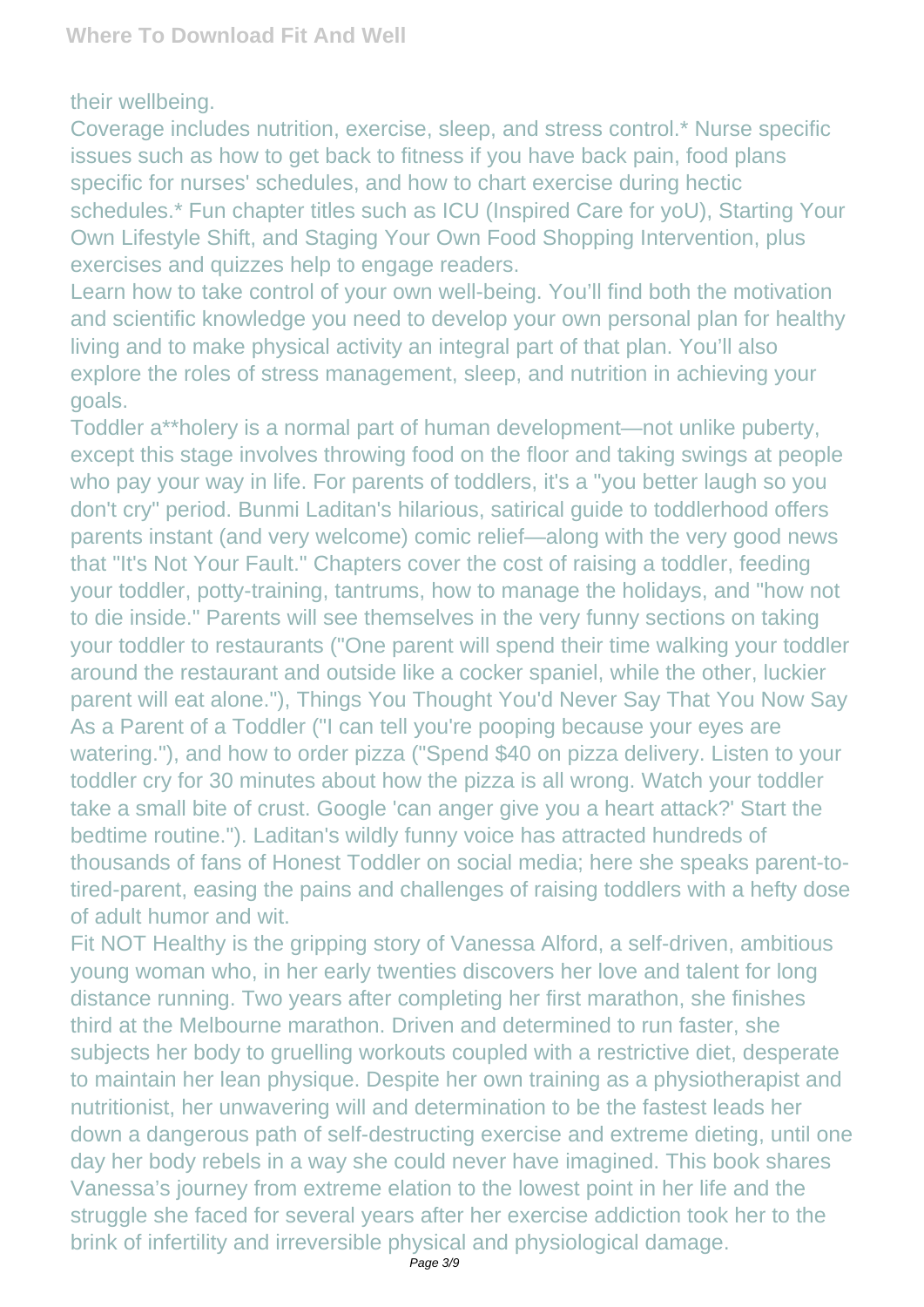A new series that introduces children to their bodies, the way they function and why it's important they keep themselves active. It includes advice on how children can keep themselves fit and healthy. Different aspects of the body are covered - here keeping fit and well is discussed.

Self-determination theory is a theory of human motivation that is being increasingly used by organizations to make strategic HR decisions and train managers. It argues for a focus on the quality of workers' motivation over quantity. Motivation that is based on meaning and interest is showed to be superior to motivation that is based on pressure and rewards. Work environments that make workers feel competent, autonomous, and related to others foster the right type of motivation, goals, and work values. The Oxford Handbook of Work Motivation, Engagement, and Self-Determination Theory aims to give current and future organizational researchers ideas for future research using self-determination theory as a framework, and to give practitioners ideas on how to adjust their programs and practices using self-determination theory principles. The book brings together self-determination theory experts and organizational psychology experts to talk about past and future applications of the theory to the field of organizational psychology. The book covers a wide range of topics, including: how to bring about commitment, engagement, and passion in the workplace; how to manage stress, health, emotions and violence at work; how to encourage safe and sustainable behavior in organizations; how factors like attachment styles, self-esteem, person-environment fit, job design, leadership, compensation, and training affect work motivation; and how work-related values and goals are forged by the work environment and affect work outcomes.

Fit & Well gives students the knowledge and skills to make meaningful and lasting behavior changes. The most trusted and proven science-based content in a new edition and digital teaching and learning tools help college students improve their exercise, eating, and stress management habits. -- From publisher description.

Get Strong, Get Fit, Get Happy is written for anyone aged 40+ seeking a fresh approach to life. Naturopathic nutritionist and personal trainer, Stuart Roberts will show you that it's never too late to get stronger, fitter and happier.This comprehensive toolkit provides knowledge, confidence and inspiration to keep you in the best possible health throughout life. Packed with refreshing perspectives, practical tips and advice, this is a manual for life that will take your approach to ageing, fitness and wellbeing to a whole new level.

Cassy Joy Garcia draws from her years of research and experience to deliver a roadmap to mastering her 'Four Pillars of True Health'. With over 150 gluten-free and Paleo-friendly recipes, a 28-day food and fitness plan, portion guides, program guides and supplemental online tools, Fed & Fit provides readers a foundation for lasting success. Joy's recipes were hand selected to complement each of 'The Four Pillars' and include step-by-step instructions, full-colour photos and personalisation guides to help you achieve your individual wellness goals.

Coach Daniel Stewart has made a name for himself over the past 25 years, enthusiastically training riders of all levels throughout the world, as well as coaching top athletes on several US Equestrian Teams at World Championships, World Equestrian Games, and the Olympics. He's widely considered one of the world's leading experts on equestrian sport psychology, athletics, and performance, providing tips and quips at hundreds of clinics a year, in his bestselling books, and online through his Pressure Proof Academy. Now Coach Stewart is combining his popular rider mental conditioning techniques with ideas for physical conditioning, as well. In Fit and Focused in 52 for Riders, readers get quick-hit recommendations for one exercise for the body, and one for the mind, for every week of the year. The end goal is attaining full-on fitness that ensures improved performance on horseback, whatever your age, ability, or discipline. With 52 weeks of creative cross-training, and loads of ideas for customizing workouts to fit personal goals and lifestyle schedules, riders are sure to find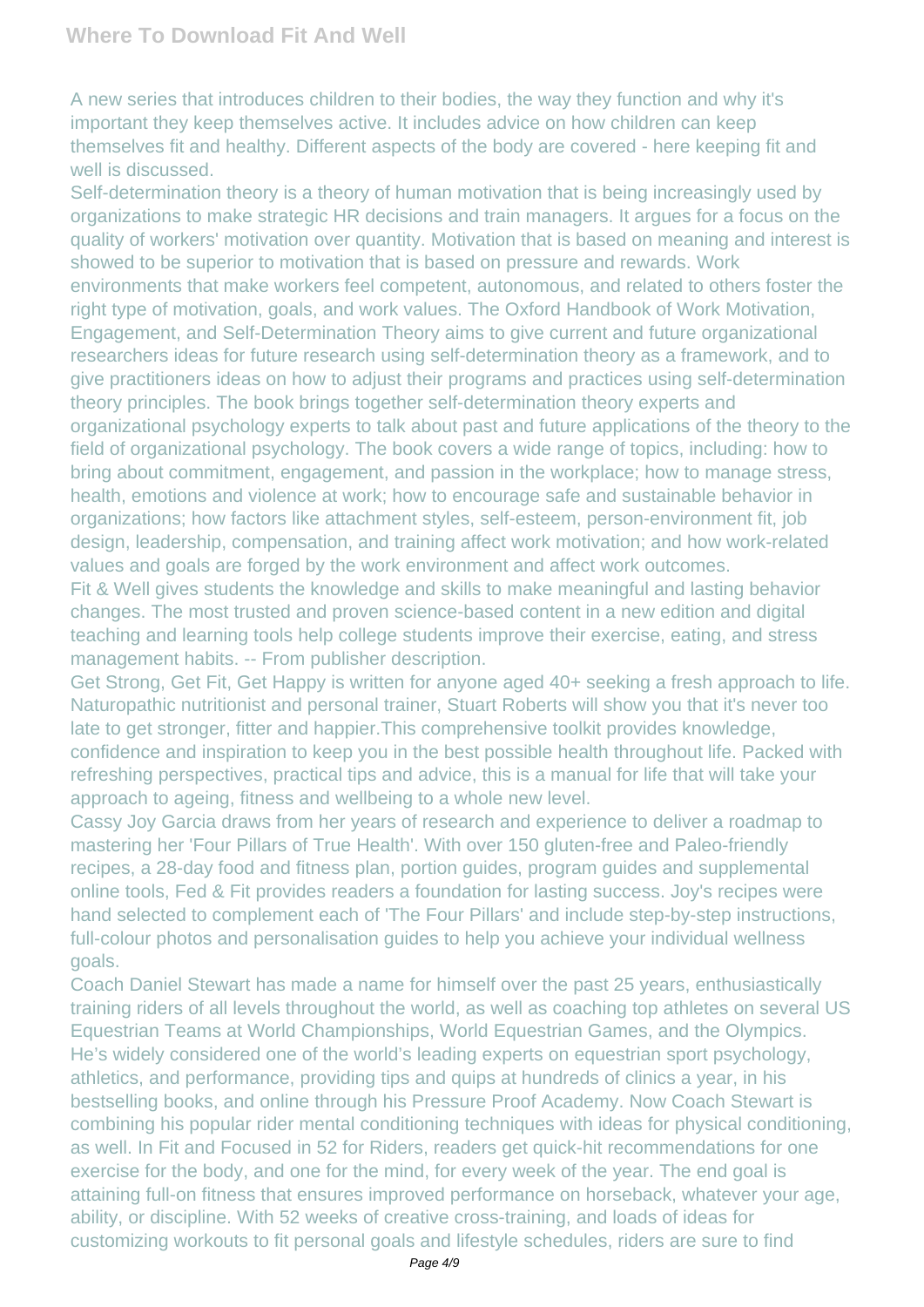themselves positive, pumped up, and ready to go, from head to toe.

'OUR FIRST JOB IS SURVIVAL. IF WE SURVIVE, WE LEARN, WHEN WE LEARN, WE MAKE TOMORROW BETTER THAN TODAY. THAT'S WHAT IT MEANS TO BE HUMAN: WE JUST HAVE TO KEEP ON GOING' The zombie apocalypse is here. We have all lost a lot, but we are surviving. Together we will overcome the outbreak but we need every man, women and child to do their bit. This is an informational guide to help you stay fit and healthy in both body and mind during the crisis. It includes: - Indoor activities that build the strength, stamina and flexibility you need to survive contact with the zombie hordes - Expertly-designed running, cycling and swimming programmes to build up your distance safely when venturing out for supplies - Advice on nutritious meals when resources are sparse and treats need to be rationed - Tips on building and maintaining a community and remaining fit of mind when humanity is pushed to the brink The advice within the pages of ZOMBIES, RUN! will prove the difference between life and death in the coming days, weeks and months. Humans are wondrous beings; this is not the end of us. WE CAN BECOME STRONGER. WE CAN BECOME FITTER. AND TOGETHER WE WILL SURVIVE.

Fit & Well gives students the knowledge and skills they need to make meaningful and lasting behavior change. The new edition combines proven science-based content and digital teaching and learning tools with the exciting introduction of liveWell - an innovative online, multi-media program designed to help college students improve their exercise, eating, and stress management habits. Fit & Well motivates students through science - Fit & Well's respected text, which is available both in print and as an integrated multimedia eBook, provides the information students need to start their journey to fitness and wellness. Fit & Well's authoritative, science-based information is written by experts who work and teach in the field of exercise science, physical education, and health education. Fit & Well provides accurate, reliable, current information on key health and fitness topics while also addressing issues related to mind-body health, research, diversity, gender, and consumer health. Fit & Well motivates students through personal engagement – The Fit & Well learning system uses the online technologies and multimedia tools that have become an integral part of student's college experience. Fit & Well's engaging online tools enable students to personalize their learning and develop fitness programs and lifetime wellness plans. Hands-on activities include self-assessments and fitness labs, video on timely health topics such as tattooing and tanning beds, exercise demonstrations videos, a daily fitness and nutrition log, sample programs, and a wealth of behavior change tools and tips. Fit & Well builds research skills, critical thinking skills, and behavior change skills. Fit & Well motivates students through Connect and LearnSmart – Tied to core student learning outcomes and objectives, Connect Fit & Well is a web-based assignment and assessment platform that promotes active learning and provides tools that enable instructors to teach the course more efficiently and effectively. An integrated multimedia eBook, the unparalleled LearnSmart adaptive assessment program, and a wealth of other online activities, assessments, and behavior change tools engage students using technologies that most students use on a daily basis. Using Connect, instructors can easily assign pre-loaded activities, create and edit assignments, produce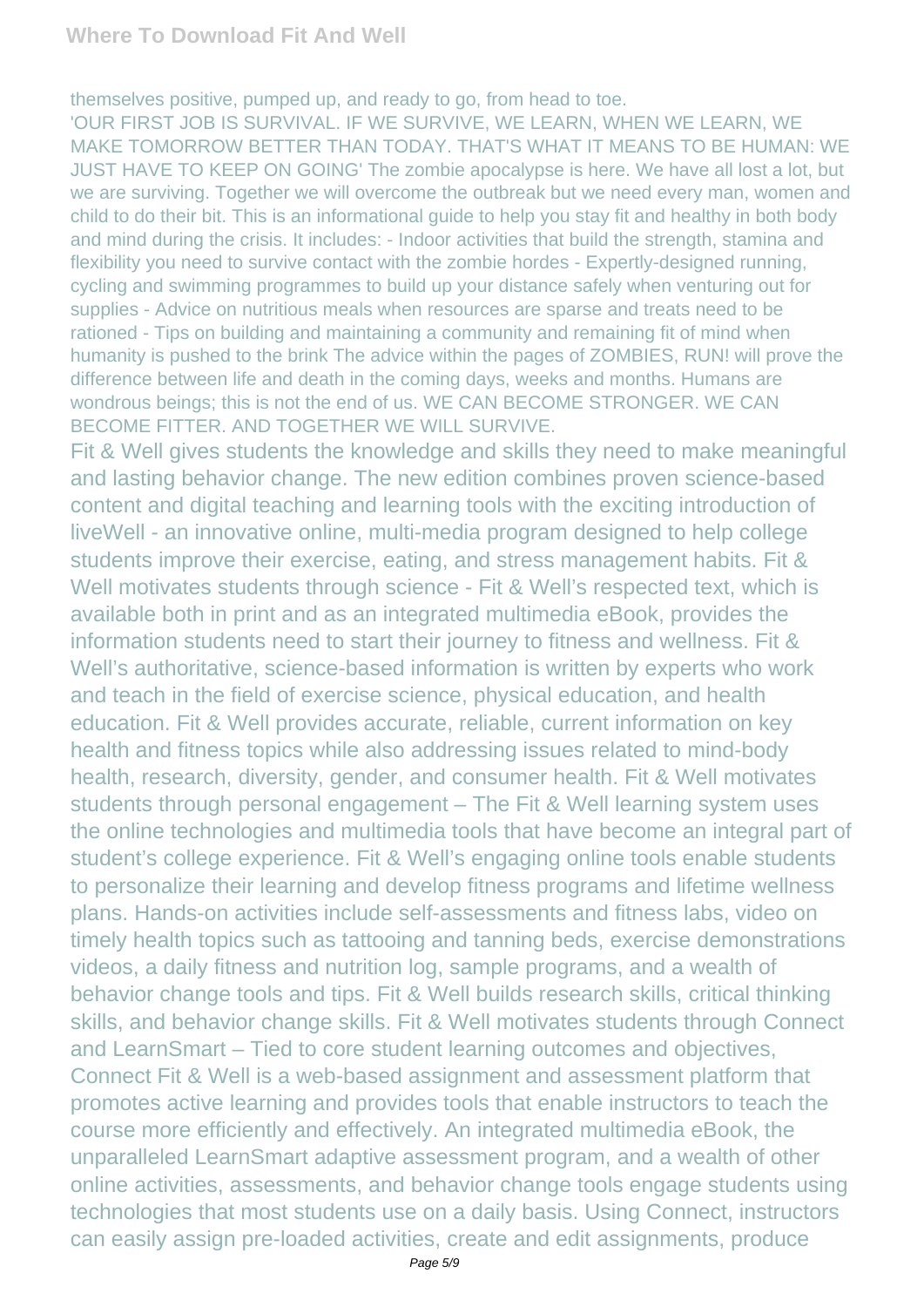video lectures, upload their own articles or videos, cascade assignments and produce reports for one or many course sections. Connect is the only integrated learning system that empowers students by continuously adapting to deliver precisely what they need, when they need it, and how they need it, so that your class time is more engaging and effective.

Fit and Wellis an outstanding text and teaching package designed to help students incorporate fitness and wellness into their daily lives. It provides accurate, up-to-date coverage of the components of health-related fitness, as well as coverage of nutrition, stress, substance abuse, chronic diseases, and injury prevention. It also gives students the practical tools they need to take charge of their wellness-related behaviors and adopt a healthier lifestyle. Physical inactivity is a key determinant of health across the lifespan. A lack of activity increases the risk of heart disease, colon and breast cancer, diabetes mellitus, hypertension, osteoporosis, anxiety and depression and others diseases. Emerging literature has suggested that in terms of mortality, the global population health burden of physical inactivity approaches that of cigarette smoking. The prevalence and substantial disease risk associated with physical inactivity has been described as a pandemic. The prevalence, health impact, and evidence of changeability all have resulted in calls for action to increase physical activity across the lifespan. In response to the need to find ways to make physical activity a health priority for youth, the Institute of Medicine's Committee on Physical Activity and Physical Education in the School Environment was formed. Its purpose was to review the current status of physical activity and physical education in the school environment, including before, during, and after school, and examine the influences of physical activity and physical education on the short and long term physical, cognitive and brain, and psychosocial health and development of children and adolescents. Educating the Student Body makes recommendations about approaches for strengthening and improving programs and policies for physical activity and physical education in the school environment. This report lays out a set of guiding principles to guide its work on these tasks. These included: recognizing the benefits of instilling life-long physical activity habits in children; the value of using systems thinking in improving physical activity and physical education in the school environment; the recognition of current disparities in opportunities and the need to achieve equity in physical activity and physical education; the importance of considering all types of school environments; the need to take into consideration the diversity of students as recommendations are developed. This report will be of interest to local and national policymakers, school officials, teachers, and the education community, researchers, professional organizations, and parents interested in physical activity, physical education, and health for school-aged children and adolescents.

Fit & WellCore Concepts and Labs in Physical Fitness and WellnessFit & Well Brief Edition: Core Concepts and Labs in Physical Fitness and WellnessMcGraw-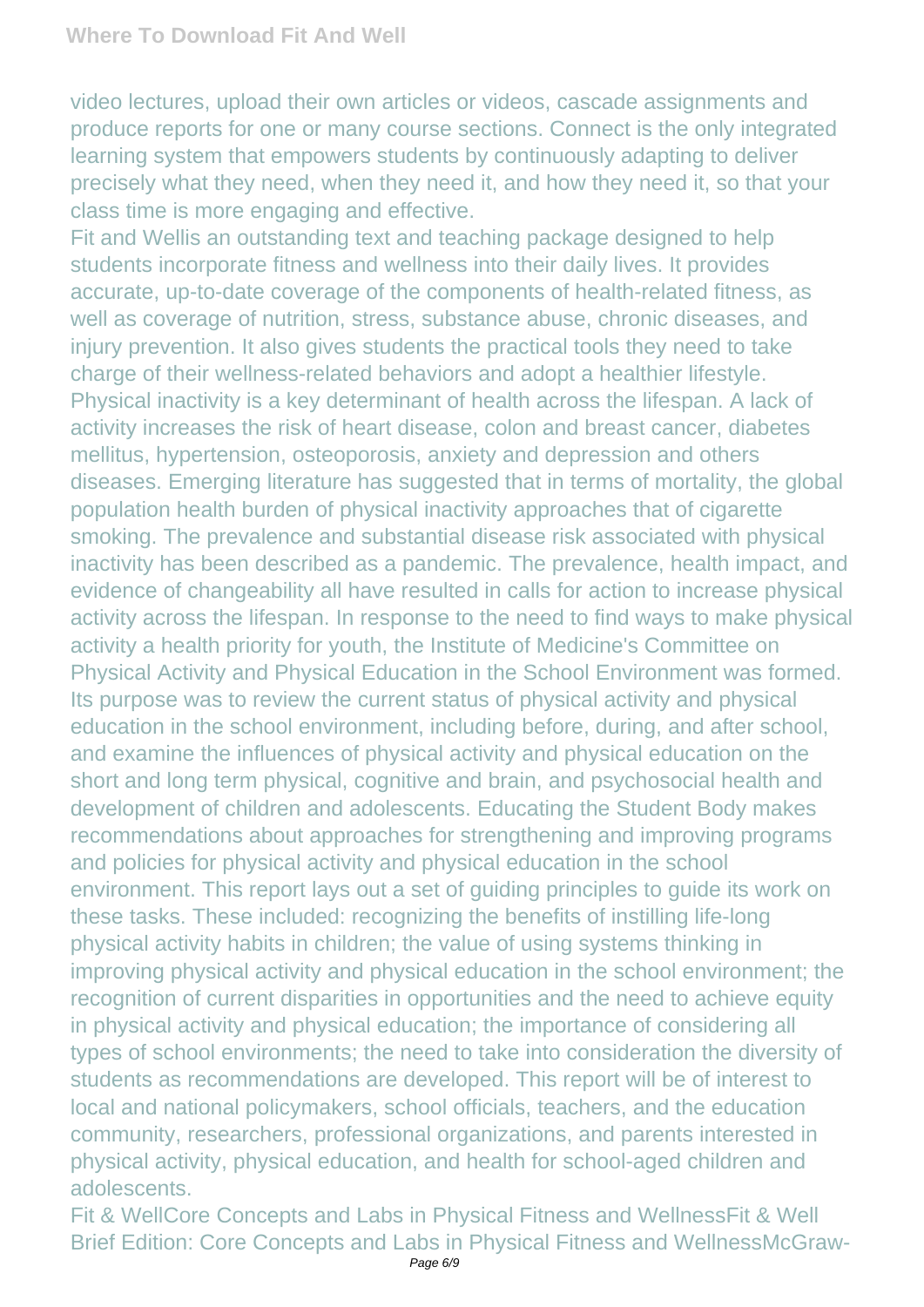## **Hill Education**

Fit & Well gives students the knowledge and skills to make meaningful and lasting behavior changes. The most trusted and proven science-based content in a new edition and digital teaching and learning tools help college students improve their exercise, eating, and stress management habits. Fit & Well is written by experts who work and teach in the fields of exercise science, physical education, and health education. Fit & Well provides accurate, reliable current information on key health and fitness topics while also addressing issues related to mind-body health, diversity, research, and consumer health. UPDATES INFORMED BY STUDENT DATA Changes to the 14th edition reflect new research findings, updated statistics, and current hot topics that impact students' fitness and wellness behaviors. Revisions were also guided by student performance data collected anonymously from the tens of thousands of students who have used SmartBook with Fit & Well. Because virtually every text paragraph is tied to several questions that students answer while using SmartBook, the specific concepts that students are having the most difficulty with can be pinpointed through empirical data. Fit & Well motivates students through Connect and LearnSmart: The digital teaching and learning tools within Connect are built on the solid foundation of Fit & Well's authoritative, science-based content. Fit & Well is written by experts who work and teach in the fields of exercise science, physical education, and health education. Fit & Well provides accurate, reliable current information on key health and fitness topics while also addressing issues related to mind-body health, diversity, research, and consumer health. Connect is the only integrated learning system that empowers students by continuously adapting to deliver precisely what they need, when they need it, and how they need it, so that your class time is more engaging and effective. With the release of Fit Fuel: A Chef?s Guide to Eating Well, Getting Fit and Living Your Best Life, Robert Irvine, translates his tough love tactics from the restaurant owner to the every day man and woman.Developed from the lifetime of training and nutritional knowledge of Chef Irvine, with support from distinguished fitness writer Matt Tuthill, Fit Fuel is designed to inspire the countless individuals who find themselves struggling to find the motivation to reach their personal health and fitness goals. The book is segmented into three distinct sections, the first of which examines the mental aspect of goal setting, habit forming and long-term maintenance. Here, Chef Irvine provides encouraging, digestible ideas of how to change the way we see and think about food, our selves, and our own unlimited potential. Just as he?s done in season after season of Restaurant Impossible, Chef Irvine provides readers with the same no-excuses encouragement and mental coaching in Fit Fuel, motivating with tools, resources and inspiration every step of the way.The second section of the book focuses on training, with an easyto-follow plan, demonstrated through A and B photography and well-defined techniques that the 49-year-old British Royal Navy veteran considers fundamental to his own lean and muscular physique. In its final section, Fit Fuel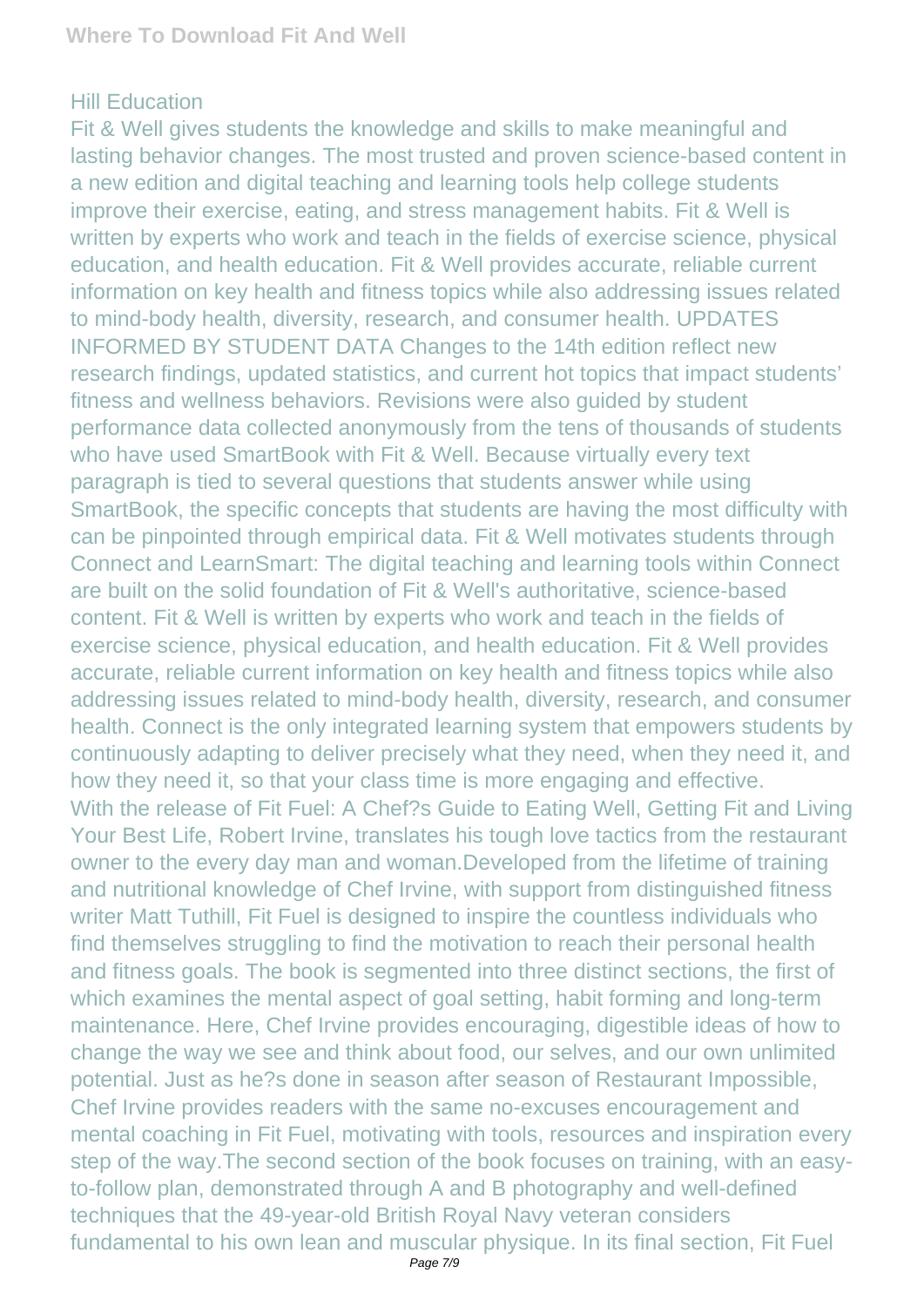goes on to reveal recipes for breakfast, lunch, dinner, and dessert, all illustrated with realistic photography and step-by-step instructions. Few dishes or main ingredients are overlooked, despite their unmerited reputations as ?no-no? foods. From pancakes to salads, beef to fish, Chef Irvine challenges the idea of good vs. bad as it pertains to the everyday diet, even sharing a handful of recipes to satisfy sweet tooth and emphasize the fact that healthy eating does not require deprivation.

Written by a leading mental skills coach and contributing editor to Runner's World (US), this is a practical guide to building the psychological resilience that athletes need to recover from injury and rebound stronger. Injuries affect every athlete, from the elite Olympian to the weekend racer. In the moment, a traumatic crash, a torn muscle, or a stress fracture can feel like the most devastating event possible. While some athletes are destroyed by the experience, others emerge from their recovery better, stronger, and more confident than ever. The key to a swifter, stronger comeback is the use of mental skills: psychological tools that enable an athlete to take control of their recovery and ultimately use the experience to their advantage. Injury and other setbacks are inevitable – but with training, overcoming them skillfully and confidently is possible. This book will provide a clear, compelling explanation of psychological recovery from injury and a practical guide to building mental resilience. Weaving together personal narratives from star athletes, scientific research, and the specialized clinical expertise of mental skills coach Carrie Jackson Cheadle, it will contain more than 45 Mental Skills and Drills that athletes can use at every phase of their recovery process. These same strategies can help athletes who aren't currently injured reduce their vulnerability to injury, and enable any individual to reach new heights within their sport and beyond.

The fifth edition of Fit to Be Well: Essential Concepts provides students with the tools they need to reach the goal of good health and fitness by delving into exercise, proper nutrition, and stress management. Its content is organized in a succinct, easy-tonavigate manner that allows students to become more aware of each aspect of a physically fit lifestyle. Using a wealth of special features and online learning tools, the text encourages students to improve their eating habits by incorporating healthier foods into their diet, increasing their level of physical activity, keeping their body composition and weight at a healthy level, increasing their self-esteem, and reducing stress. An integrated lab manual, found at the end of the text, helps students build and implement a fitness program that will work with their individual needs and schedules. Never HIGHLIGHT a Book Again! Virtually all of the testable terms, concepts, persons,

places, and events from the textbook are included. Cram101 Just the FACTS101 studyguides give all of the outlines, highlights, notes, and quizzes for your textbook with optional online comprehensive practice tests. Only Cram101 is Textbook Specific. Accompanys: 9780077475567 .

Fit and Well offers the best text and teaching package to help students incorporate fitness and wellness into their daily lives. With an emphasis on personal responsibility and behavior change, this text provides accurate, up-to-date information on the five